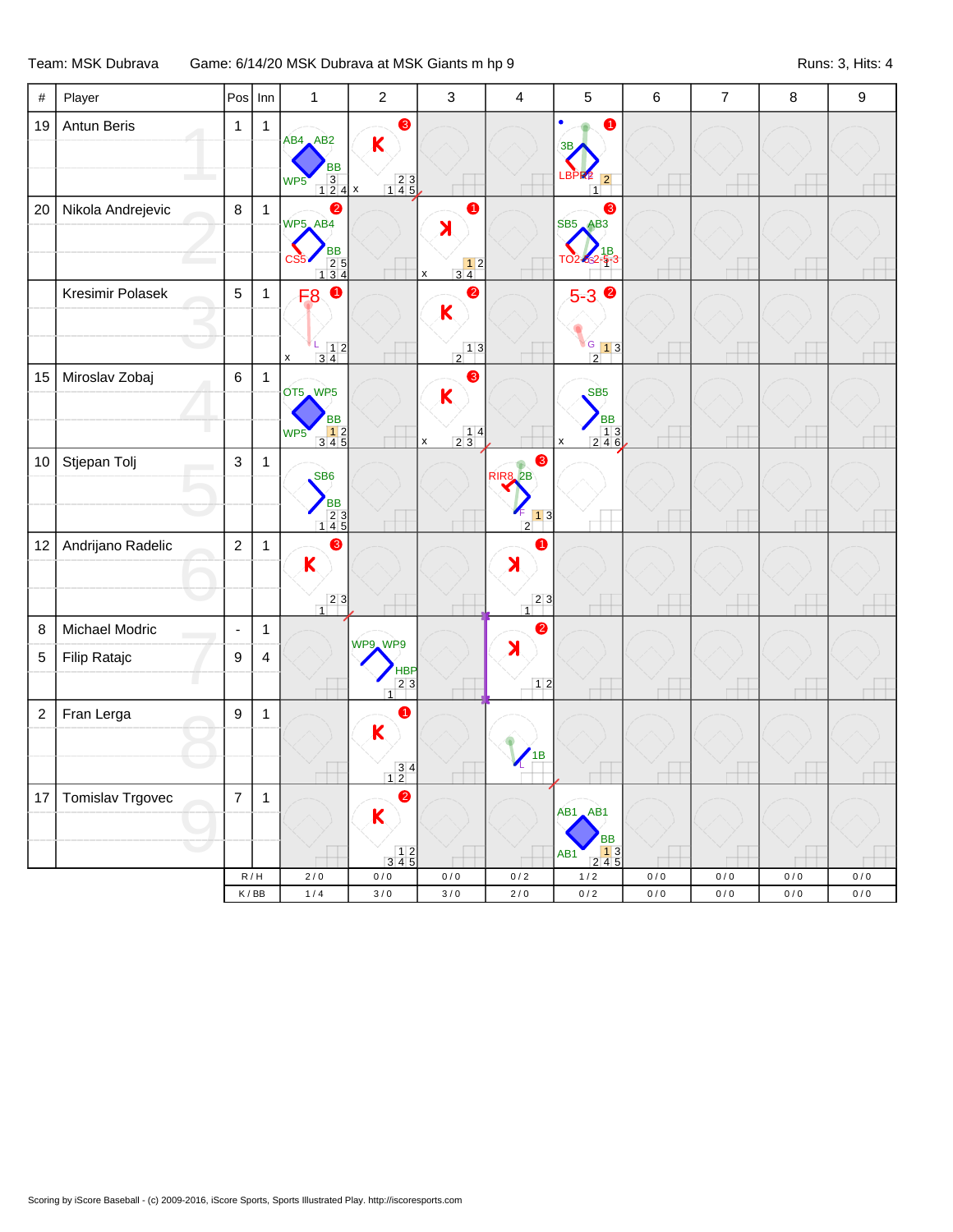## Team: MSK Giants Game: 6/14/20 MSK Dubrava at MSK Giants m hp 9 Runs: 10, Hits: 8

| $\#$                     | Player                      | Pos                              | Inn                                                      | $\mathbf{1}$                                                       | $\overline{2}$                                 | 3                                                           | $\overline{4}$                                                             | 5                                 | $\,6$      | $\overline{7}$ | 8     | 9     |
|--------------------------|-----------------------------|----------------------------------|----------------------------------------------------------|--------------------------------------------------------------------|------------------------------------------------|-------------------------------------------------------------|----------------------------------------------------------------------------|-----------------------------------|------------|----------------|-------|-------|
| 3                        | Mislav Babic                | $\,6\,$                          | $\mathbf{1}$                                             | WP3_AB2<br>E <sub>3</sub><br>AB4<br>$\overline{1}$                 | <b>AB2</b> E8<br>1B<br>AB <sub>3</sub>         | ❸<br>F7.                                                    |                                                                            | $\frac{1}{2}$<br>$\overline{1}$   |            |                |       |       |
| 29<br>$\pmb{\mathsf{H}}$ | Luka Sincek<br>$\mathbf{H}$ | $\overline{4}$<br>$\overline{c}$ | $\mathbf{1}$<br>$\mathbf{3}$                             | $1 - 3$<br>$\blacksquare$<br>$V_{G_{1}}$                           | WP4_AB3<br>1B<br>AB4                           |                                                             | E <sub>8</sub><br>2B<br>E <sub>8</sub>                                     |                                   |            |                |       |       |
| 15                       | Davor Petric                | 5                                | $\mathbf{1}$                                             | $\bullet$<br>FC5 AB4<br><b>BB</b><br>$\frac{1}{2}$ $\frac{1}{3}$ 4 | AB5 WP4<br>1В<br>PB <sub>6</sub>               |                                                             | AB5 PB5<br>$E5-3$<br>AB <sub>5</sub>                                       |                                   |            |                |       |       |
| 69                       | Denis Kostic                | $\mathbf{1}$                     | $\mathbf{1}$                                             | $\bullet$<br>AB5<br>1B                                             | $5 - 30$<br>G<br>$\overline{1}$                |                                                             | $\bullet$<br>F <sub>5</sub><br>∛F.                                         |                                   |            |                |       |       |
| $\mathbf 1$              | Bruno Kukolja               | $\,8\,$                          | $\mathbf{1}$                                             | $\sqrt{\frac{FC}{C}}$ 1                                            | $6 - 3$ $\bullet$<br>G                         |                                                             | $\bullet$<br><b>TO7-4</b><br>$\begin{array}{c} \n 1B \\  12\n \end{array}$ |                                   |            |                |       |       |
| 99                       | Sasa Dokmanovic             | $\boldsymbol{9}$                 | $\mathbf{1}$                                             | $\bullet$                                                          | ❸                                              |                                                             | $6 - 3$                                                                    |                                   |            |                |       |       |
| 4                        | Ivan Balen                  | 4                                | 5                                                        | F<br>$\vert$ 1                                                     | DRTO<br>15<br>234                              |                                                             | G                                                                          |                                   |            |                |       |       |
| 86                       | Luka Rilovic                | 3                                | $\mathbf{1}$                                             |                                                                    | WP8 WP8<br>$\frac{1}{1}$<br>PB9                | 4<br>K<br>$\frac{1}{2}$ <sup>1</sup>                        |                                                                            | E9<br>E9<br>1B<br>AB <sub>1</sub> |            |                |       |       |
| 10                       | Denis Maljkovic             | $\overline{7}$                   | $\mathbf{1}$                                             |                                                                    | AB1 PB9<br><b>HBP</b><br>12<br>AB <sub>1</sub> | E <sub>2</sub><br>E2<br>D <sub>3PB</sub><br>$1\overline{2}$ |                                                                            | AB1 AB9<br><b>IW</b>              |            |                |       |       |
| 21                       | Vladimir Hajak              | $\sqrt{2}$                       | $\mathbf{1}$                                             |                                                                    |                                                | $\bullet$<br>F <sub>4</sub>                                 |                                                                            |                                   |            |                |       |       |
| $\mathbf{H}$             | $\mathbf{H}$                | $\overline{\mathbf{4}}$          | $\mathbf{3}$                                             |                                                                    | AB1 AB1                                        |                                                             |                                                                            | AB <sub>1</sub><br>IW             |            |                |       |       |
| $\mathbf H$              | $\mathbf{H}$                | 9                                | $\overline{5}$                                           |                                                                    | BB<br>1 2 4<br>1 3 5<br>AB <sub>2</sub>        | F                                                           |                                                                            |                                   |            |                |       |       |
|                          |                             |                                  | $\mathsf R\,/\,\mathsf H$<br>$\mathsf K\,/\,\mathsf{BB}$ | $1/1$<br>0/1                                                       | 6/3                                            | 0/0                                                         | $2/2$<br>0/0                                                               | $1/2$                             | 0/0<br>0/0 | 0/0            | 0/0   | 0/0   |
|                          |                             |                                  |                                                          |                                                                    | $1/1$                                          | $2\,/\,0$                                                   |                                                                            | $0\,/\,2$                         |            | $0\,/\,0$      | $0/0$ | $0/0$ |